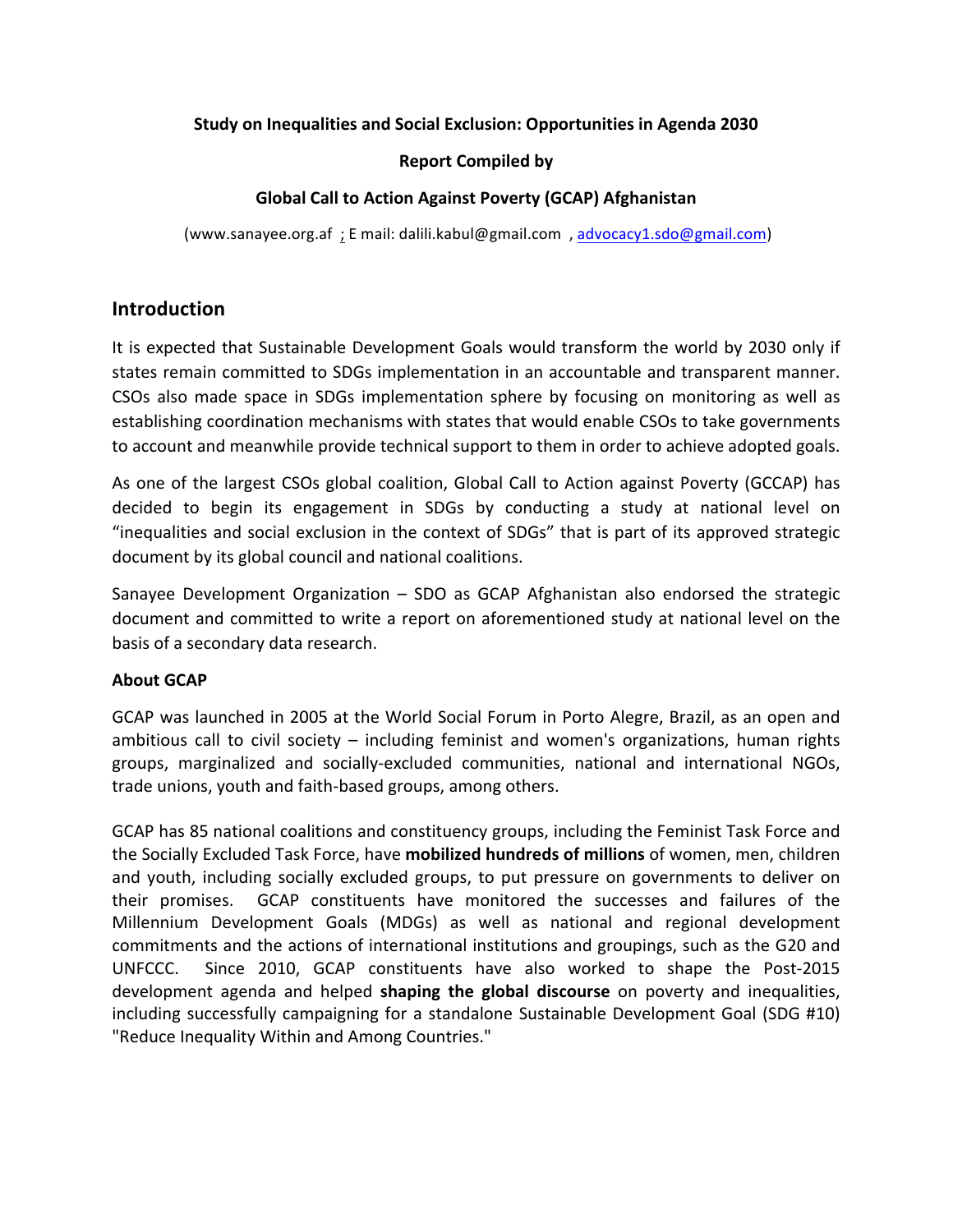## About Sanayee Development Organization – SDO (GCAP Afghanistan)

Sanayee Development Organization (SDO) is an Afghan development NGO, established in 1990 with the mission to contribute to the emergence of a peaceful, developed and self-sustaining Afghan society through the provision of services to vulnerable and disadvantaged people in remote and underserved rural areas of Afghanistan in the sectors of Education, Peacebuilding, Community Development and Community Health. More on www.sanayee.org.af

# **Methodology**

This research report is based on an analysis of very few research papers, reports and publications on social exclusion in Afghanistan. The overwhelming majority of the analysis data presented in this report is prepared by desk review of other published reports and articles about socially excluded groups in Afghanistan. As there is little consolidated data on the issue of social exclusion in Afghanistan, very few of the literature surveyed applies the term "social exclusion" to the Afghan context and most of the relevant discussion is couched in terms of "vulnerable groups"(Seema Khan, 24.08.07), therefore this report is mainly drawn from a literature review report by "The Revocery and Development Consortium". $1$ 

# **Social Exclusion in Afghanistan**

<u> 1989 - Johann Stein, markin film yn y breninn y breninn y breninn y breninn y breninn y breninn y breninn y b</u>

Social exclusion is one of the newest concepts in Afghanistan, and is becoming increasingly prevalent bothin academic literature supporting development analysis and in emerging policy and strategy notesof development agencies. The terminology of social exclusion has been introduced mainly byWestern donors and appears to have limited salience among Afghan policymakers and officials forthe time being.(Sippi Azarbaijani-Mogaddam, November 2008)

The report proposed following conceptual framework for viewing social exclusion inAfghanistanbased on the primary *source* of the exclusion:

• **Social Identity:** includes race, ethnicity, religion, sect, gender and age;

• Social Location: includes remote areas, stigmatized areas and war or conflict areas;

• **Social Status:** includes health (disability and disease), migrant status (refugee or IDP), occupation and educational level. 

"Almost every group experiences at least one form of exclusion in Afghanistan" (Sippi Azarbaijani-Mogaddam, November 2008)

 $^{1}$ DFID Understanding Afghanistan – Poverty, Gender, and Social Exclusion Analysis – 4.2 Literature Review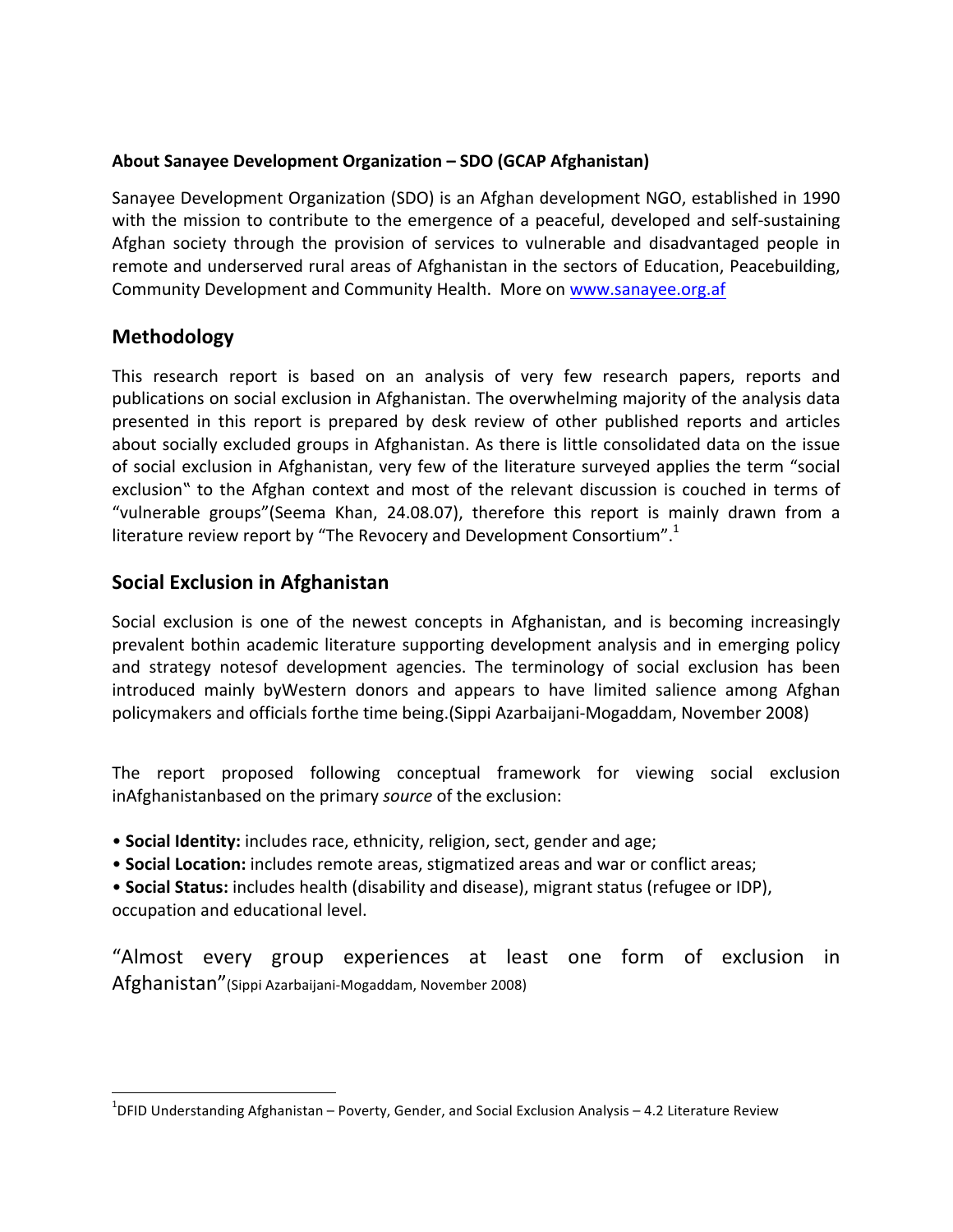## Socially excluded groups in Afghanistan on the basis of social identity:

## **Women and Girls**

## **Determinants of Exclusion**

Patriarchal social structures; fundamentalist religious and cultural interpretations and ideals; culturally and historically shaped beliefs and attitudes about gender roles; women as vulnerable/corruptible bearers of culture and "honor"; lack of education; lack of human rights awareness; lack of protections from the state; lack of access to justice

## **Characteristics of Exclusion**

Violence against women, systemic discrimination in family, community and state institutions, exclusion from local and national political life, economic dependence on male family members, vulnerability to all forms of human insecurity, exclusion from cultural and religious life; lack of/loss of agency, powerlessness, segregation

Women comprise the majority of Afghanistan's poorest and bear a disproportionately high burden of poverty. Discrimination against women, manifested in the imposition of limited social, economic and political roles and entitlements, makes women more susceptible to poverty, exacerbates the way they experience deprivation and weakens their economic productivity. The extreme poverty in Afghanistan places women in a poverty trap that impacts negatively on their health, perpetuates education inequalities, increases deprivation of rights and overall disempowerment. This in turnreproduces and worsens the overall poverty situation in the country as women's poverty also adversely impacts their family as well as the overall GDP of the country.Afghanistan's progress on the MDGs also provides interesting information pointing at a challengingpicture for the millions of ordinary women and girls living beyond the borders of Kabul and otherprovincial centers.

- The Government's ANDS estimates women's per capita income as \$402, as compared to \$1,182for men (based on 2002 data) and concludes that 'women are approximately three timeseconomically worse off than men'(ANDS, 2008). As mentioned above, NRVA data from 2003also suggested that women and girls face significant discrimination in terms of lower wagesreceived for the same work undertaken by men and boys. $2^2$
- Though major progress was achieved in the past years and in spite of a beneficial policyenvironment, it will be challenging for Afghanistan to meet its MDG to achieve universalprimary education for both girls and boys by 2020. This assessment takes into considerationthe combination of one of the world's lowest participation rates (especially for girls) and thehighest proportion of school age population. In spite of the rapid increases in grossenrolment and net attendance rates, in 2003 still almost 2 million children, twice as manygirls as boys, were out of school. While girls' enrolment in schools currently stands at 35% forthe primary level, out of 16 countries Afghanistan

<u> 1989 - Johann Stein, markin film yn y breninn y breninn y breninn y breninn y breninn y breninn y breninn y b</u>

<sup>&</sup>lt;sup>2</sup>National Risk and Vulnerability Assessment - NRVA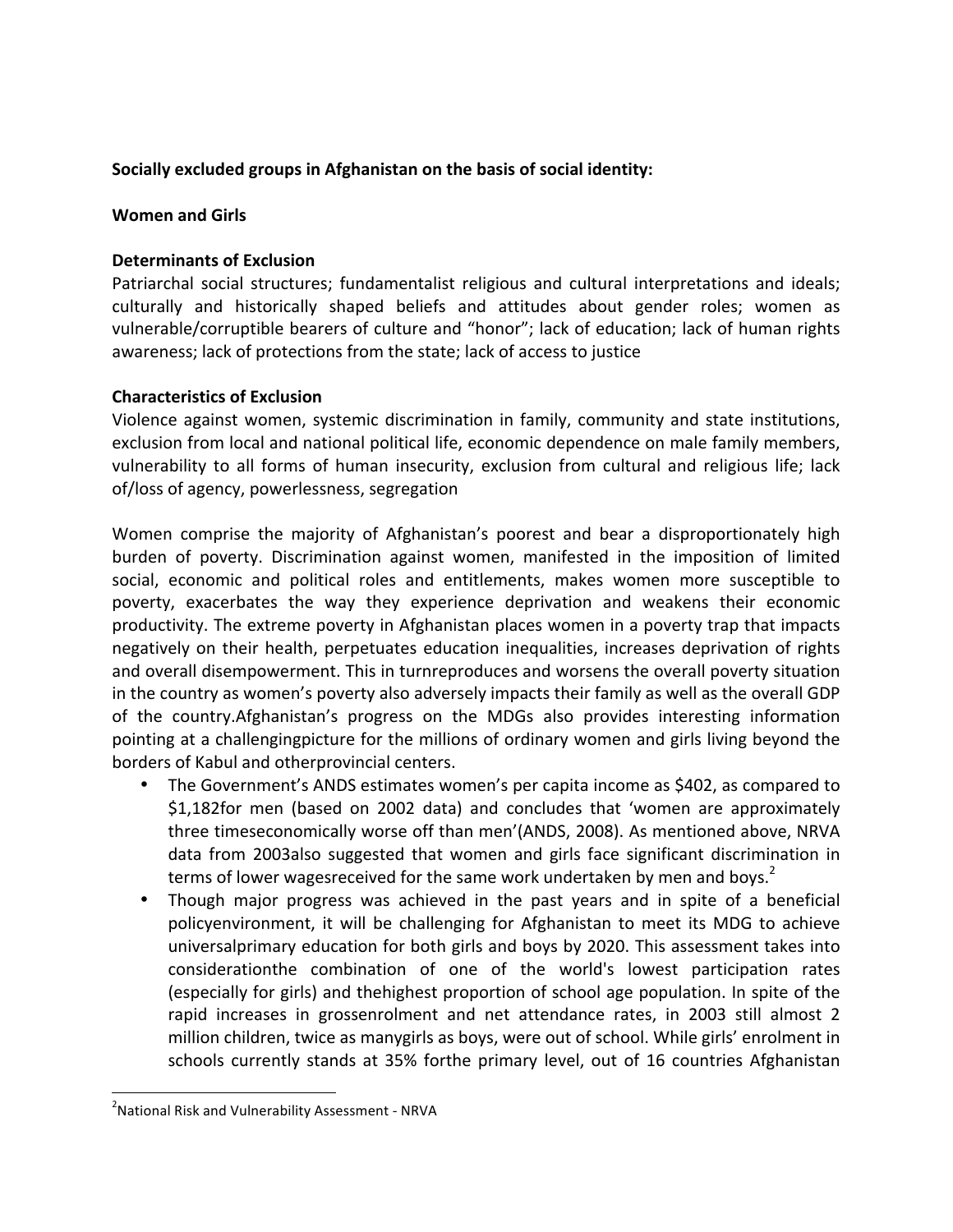remains "seriously off track" on primaryschool completion rates for girls and progress towards the MDG. The Afghan Government has launched its National Education Strategy, aiming for all school-age children to be in school bythe year 2015 and has a special emphasis on expanding girls' enrolment rates. It is estimatedthat to meet the MDG target of eliminating gender disparity in education, Afghanistan willhave to ensure that 5 girls are enrolled at the primary stage for every 3 boys and 3 girls forevery boy at the secondary stage. This goal will be hampered by insecurity and conservativeattitudes in the remote areas, a lack ofadequate infrastructure and female teachers across the country. This in turn will have acontinued detrimental impact upon women's access to basic services such as health oreducation due to a continued shortage of fresh graduates in relevant fields. Afghanistan hasthe lowest female literacy rate in comparison to neighboringcountries at 87.5% illiteracyamong women.

- Women's life expectancy in Afghanistan is only 44 years (at least 20 years lower than that ofwomen in any neighboring country). The health MDG for Afghanistan was a reduction by 50%between 2002 and 2015 the maternal mortality ratio (MMR), and further reduction of theMMR to 25% of the 2002 level by 2020. Fertility rates and proportion of women receivingprofessional ante-natal care will be addressed as part of this goal. At present the fertility rateis 6.6 children per women. At 1600 deaths per 100,000 live births, the MMR in Afghanistan isequal only to the most poor, conflictaffected countries in the world. Qualified female healthworkers are missing in over one third of all health facilities countrywide, thereby constrainingwomen's access to health care. The lack of available health care providers in addition to factorsthat constrain women and their families accessing existing facilities, results in almost 90% ofdeliveries taking place at home and almost 80% being attended by unskilled personnel.
- The infant and under-five mortality rates (U5MR) in Afghanistan are also among the highest inthe world. These are targeted to be reduced by 50% of the 2003 levels by 2015 and by two thirdsby 2020. Real impact can only come with better immunization, access to clean waterand improved nutrition. Immunization coverage of children has increased, but overall it ismuch higher in urban than in rural areas, especially in major cities. Most deaths amongchildren under-five years of age in Afghanistan result from infectious causes, with diarrhea, acute respiratory infections and vaccine-preventable illnesses accounting for nearly 60% of deaths.

## **Children and Young People**

## **Determinants of Exclusion**

Dependency on adults, deeply entrenched beliefs regarding children's abilities and rights as citizens resulting in exclusion from decision making processes at all levels, vulnerability to domestic and school based violence, lack of protection from the state and access to systems of justice

## **Characteristics of Exclusion**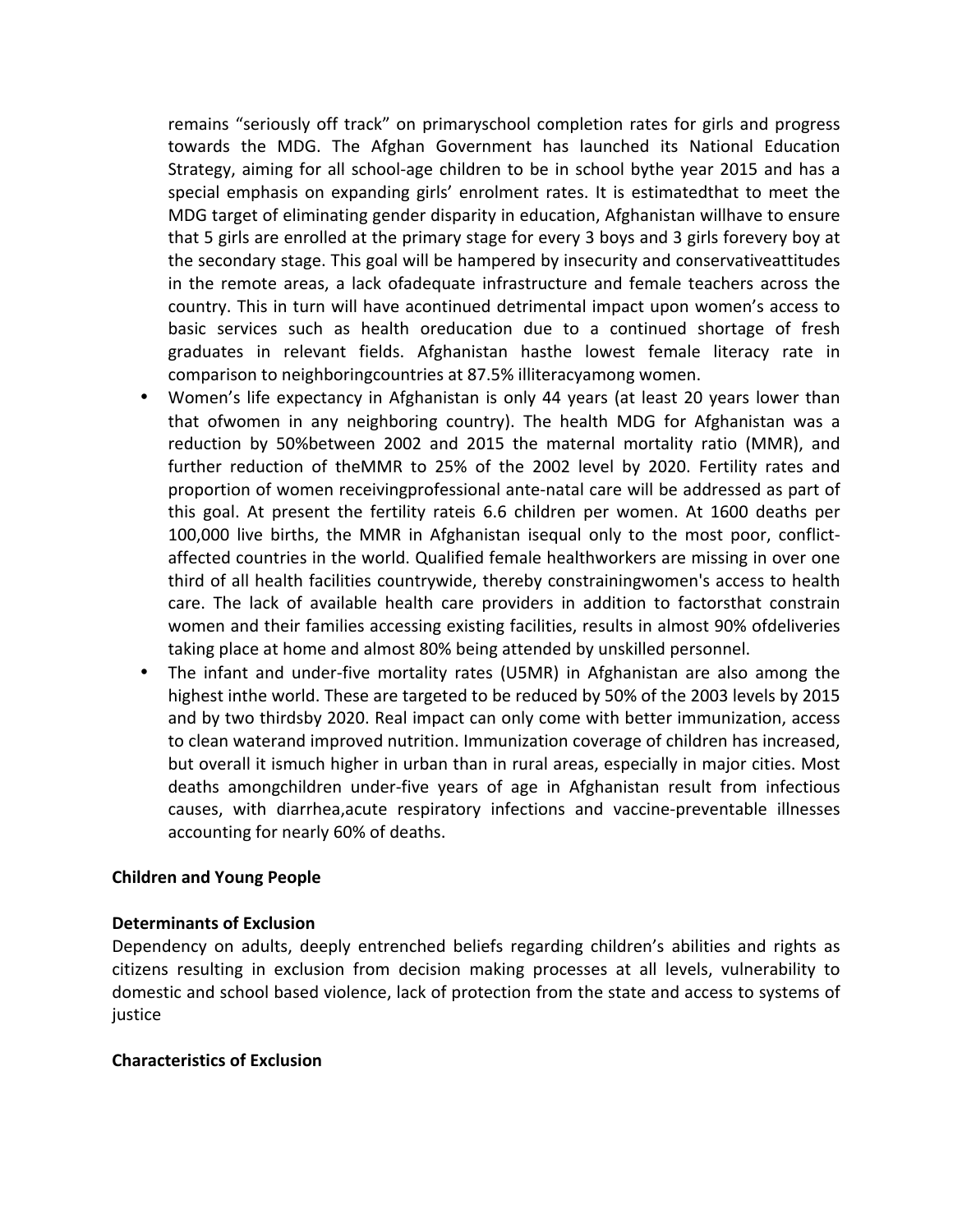High mortality rates, stunting, vulnerability to preventable diseases, the risks posed by conflict and insecurity, lack of access to safe drinking water and the challenges associated with access to education (often engaged in child labor) and health services. Risk of sexual exploitation.

More than half of Afghans are under 18, making efforts on behalfof children vital to the country's future. Child labor is widespread and seems to be rising, (UNICEFestimates 20% of all primary school age children undertake some form of work) as a result ofthe pressure on households to meet costs exceeding combined adult incomes. This results in thereproduction of poverty as a result of inadequate investment in a child's education and potentialfor economic/political and social empowerment.More than half of all children are stunted.

• Because immunization coverage is still very low, preventable diseases kill thousands of children annually. Malaria (which afflicts approximately 2 million people per year), measles, and respiratory infections are the leading causes of childhood death.

• The great majority of Afghanistan's population lacks access to safe water or sanitation. Diarrhealdiseases and tuberculosis are chronic threats to public health.

• Two million children of primary school age do not attend classes. Literacy rates are low.

• The gender gap in education is narrowing, but girls still lag far behind boys in schoolenrolment.

• Landmines and unexploded ordnance pose a serious risk to children's safety.

## **Older People**

## **Determinants of Exclusion**

Population movements lead to fragmentation of traditional family structures and support networks, high prevalence of physical disabilities and reduced mobility among older people reduces opportunities available for earning income, public absence of effective social protection systems to support older people, lack of visibility and voice for older people. Older people can be left to guard property and look after children.

## **Characteristics of Exclusion**

Less able to move out of difficult situations, personal safety can be compromised in areas of insecurity by revenge attacks andlooting, relatively less able to access adequate food and otheressentials. Poor living conditions can exacerbate healthproblems and lead to further debilitation.

Widespread poverty, the absence of effective targeted public assistance and in certain contexts, the breakdown of informal support strategies leads to increasing levels of vulnerability among the elderly. Older people are among the poorest and most marginalized in many countries Older people are particularly vulnerable in the face of shocks and crises, yet tend to be the most disadvantaged when it come to receiving external support. Where there is chronic political instability and social upheaval due to conflict, drought, or impoverishment, older people can be left to guard property, take care of young children and look after the sick. As a result of their reduced mobility and income earning potential, the ability of older people to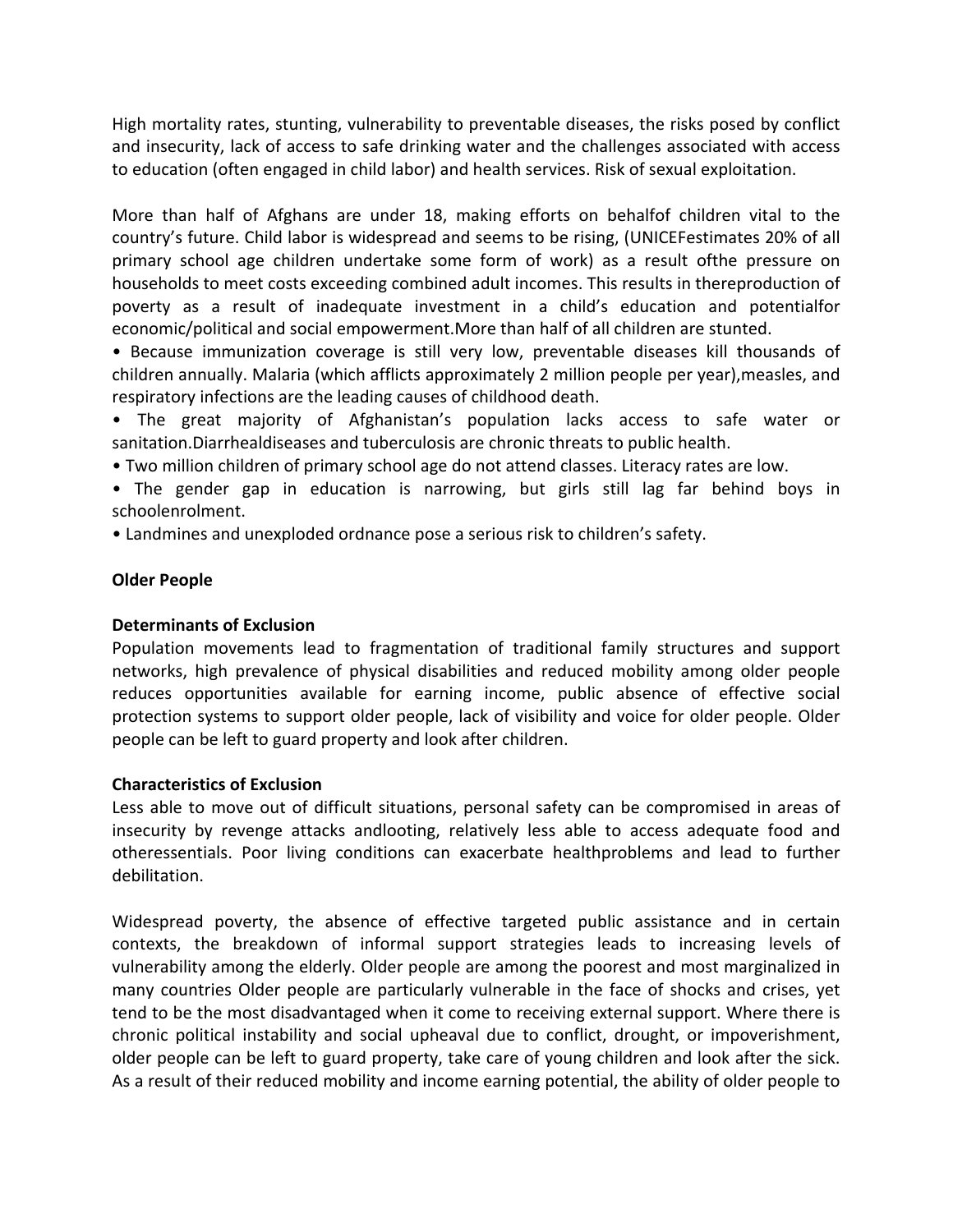meet both their own essential needs, and those for whom they are caring, can be severely compromised.

#### **Religious minorities**

#### **Determinants of Exclusion**

Legacy of conflicts, political manipulation, sectarian discrimination

### **Characteristics of Exclusion**

Human insecurity and vulnerability, fuelling of ethnic tensions, political instability, violent conflict, systemic inequalities

Afghanistan has a 12% Shiite population, as well as a small population of Ismaili Muslims (90%) of whom are Hazara; and 2% of whom are Tajik). Ismailis are generally regarded with suspicion in Afghanistan and are often discriminated against. Afghan Ismailis tend to be poor and underrepresented in politicalinstitutions. It is estimated that there are approximately 1,200 Sikh and Hindu families in Kabul, most of whom reside in Kabul and have their owntemples, and some of whom recently returned back from exile in Pakistan fleeing the Taliban regime. There is a smallAfghan Bahai community that operates totally clandestinely, in fear of persecution andprosecution for apostasy. Overall, religious tolerance towards minorities has improved since thefall of the Taliban, though few if any agencies offer service provision to non-Muslimminorities and no local human rights groups currently focus on minority rights

#### **Minority Ethnic Groups**

#### **Determinants of Exclusion**

Ethnicity-based discrimination and persecution, constructs of difference, legacy of conflicts, political manipulation, sectarian discrimination, resentment of dominance in governance by one group

#### **Characteristics of Exclusion**

Unofficial discrimination in employment and educational opportunities; in cities, human insecurity and vulnerability, fuelling of ethnic tensions, violent conflict, systemic inequalities

Afghanistan is extremely ethnically diverse and the persecution ofdifferent ethnic groups has varied in the turbulent periods of the recent past. While the situationof Hazaras has improved significantly since the Taliban years and overt discrimination isreduced. Hazaras remain one of the most poverty-stricken ethnic groups. In addition, reluctance to address atrocities committed by militias of any ethnicityhas not allowed tensions and discrimination to abate. Indeed, ethnicity in Afghanistan is highlyvulnerable to political manipulation and could easily lead to worsening state fragmentation.However, has warned against nurturing ethnicity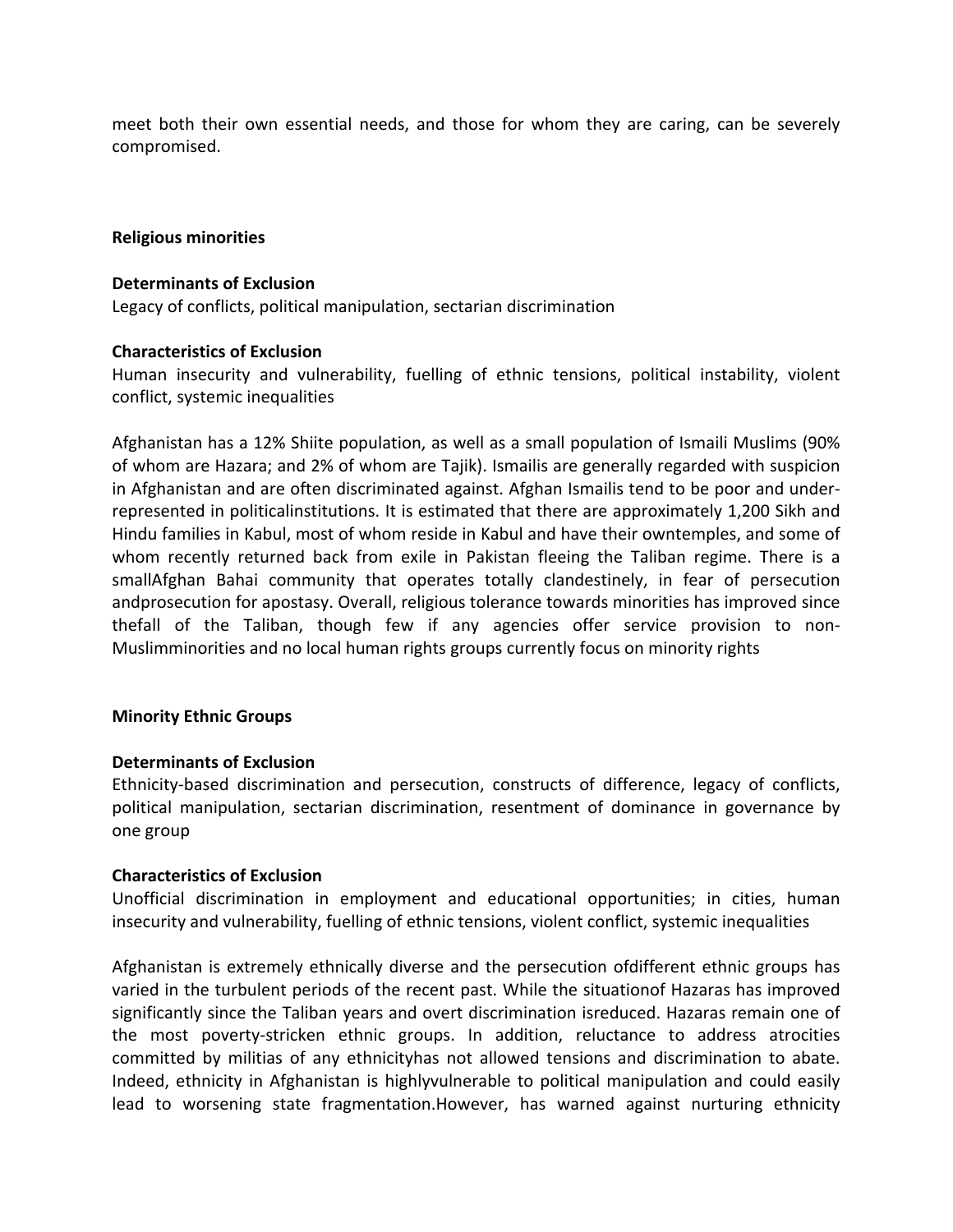asprominent factors in political representation, claiming that Afghans still have the potential forunity and noting that ethnic identities (and by extension, divisions) are largely a twentiethcentury creation. A number of common proverbs used in Afghanistan reflect discrimination between ethnic groups and suggest that these divisions have been culturally internalized to somedegree.

## Gypsies (including Ghorbat, Barbers, Cheghelbaf and Churiwal, among others)

### **Determinants of Exclusion**

Discrimination, unwelcome in communities due to popular beliefs about "uncleanliness"andthievery 

### **Characteristics of Exclusion**

Segregation from mainstream Afghan society, lack of access to services (education, healthcare, etc.)

Often confused for Kuchis, Afghanistan has a large population of gypsies (or "peripatetic") made up of various groups including the Ghorbat, barbers, musicians, Cheghelbaf and Churiwal, and believed to be, far back, of Indian origin. Many speak distinct languages of Indian dialects, such as Hindko. They are often universally referred to as "*jat*" in a pejorative wayby other **Afghans**. It is estimated that they number around 7,000. These communities are foundthroughout the country, but rarely integrated within their (temporary or permanent) hostcommunities and routinely treated with contempt by other Afghans.

Discrimination is frequently on the basis of the profession into which these groups are born, as in the case of travelling saleswomen, female musicians, etc. There is a dearth of any kind of research within any discipline on Afghanistan's gypsy communities. Many of the women and children begging on the streets in urban areas, as well as imprisoned women are from this group. For the most part, they are unacknowledged by the Government, the UN agencies, and other elements of the international community working in Afghanistan.

## Socially excluded groups in Afghanistan on the basis of social location:

#### **Residents of insecure areas**

**Causes of Exclusion** Residing in areas of insurgentspresence and activity

#### **Conditions of Exclusion**

Vulnerable to insurgent recruitment; exposed to violence, death, displacement, lack of services, general insecurity

2007 saw the highest levels of violence in Afghanistan since 2001, with thousands of civilian deaths, a significantly heightened level of attacks carried out by Taliban insurgents, a growing number of suicide bombings in ever diverse locations, and an increasing trend of kidnappings of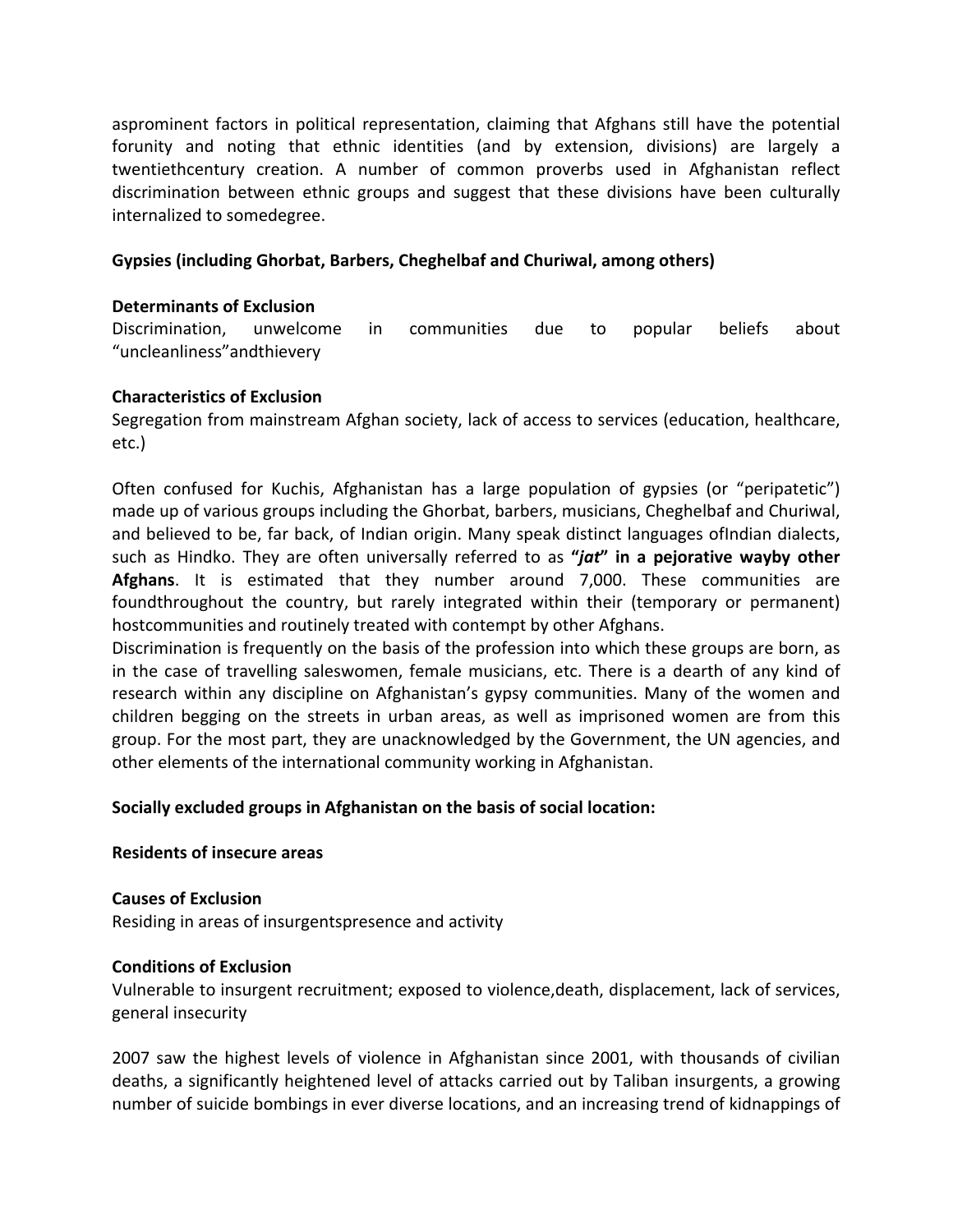Afghans for ransom, as well as several more publicized kidnappings of foreigners. The southern region of Afghanistan faces particularly prominent security challenges which render the populations residing in some districts highly susceptible to social exclusion, denying them access to state resources and social services from independent agencies. Insecurity in the Southern provinces is resulting not only from fighting between insurgents and NATO forces, but also from factional leaders, corrupt police and those associated with narcotics trafficking. In other regions, local level disputes bring a climate of insecurity to bear. NATO action is pushing many families into poverty throughcollateral damage, for instance, increasing the losses of male breadwinners, disability, and incurring medical costs. A theme across all of the literature is that the region stands out aspresenting key challenges to achieving development the goals as a result of insecurity, andwarrants special attention in seeking to find constructive responses for protecting sociallyexcluded groups in remote parts of the South.

## **Extreme Urban Poverty and Vulnerability**

## **Causes of Exclusion**

Rapid urbanization exceeds public capacities, growth particularly concentrated in unofficially recognized and legalized peri-urban slums, breakdown of traditional social support networks amidst uncertainties and motilities of urban context. Tenure insecurity a key cause of exclusion.

### **Conditions of Exclusion**

Majority of poor urban households excluded from basic services, and depend on highly unreliable livelihood strategies leading to chronic insecurity and vulnerability to shocks. Interconnections between poor access to services, poor health, low incomes and inability to support children through school, prevents household members from moving out of poverty

Many urban centers in Afghanistan have not yet recovered from prolonged conflict. While data on poverty incidence and access to basic services appear to be more encouraging in urban areas as compared to rural areas, the overall picture masks the heightened degree of inequality in among urban communities  $-$  particularly with regard to peri-urban slums settled by those migrating into cities as a result of severe hardship. Inflationary pressure makes the cost of living especially difficult for the urban poor with the seasonal impact of harsh winters exacerbating stress as a result of reduced opportunities for income and soaring expenditure related to fuel and ill health. In particular, small and stagnant labor markets appear to reinforce inequality. They also illustrate crucial cyclical interconnections between the insecurity of urban livelihoods and low employment levels (casual wage labor and home based work), lack of basic services and inability to afford costs of drinking water and fuel, chronic ill health, and low levels of access to education among the urban poor.

## Socially excluded groups in Afghanistan on the basis of social status:

**Kuchi Nomads**

**Causes of Exclusion**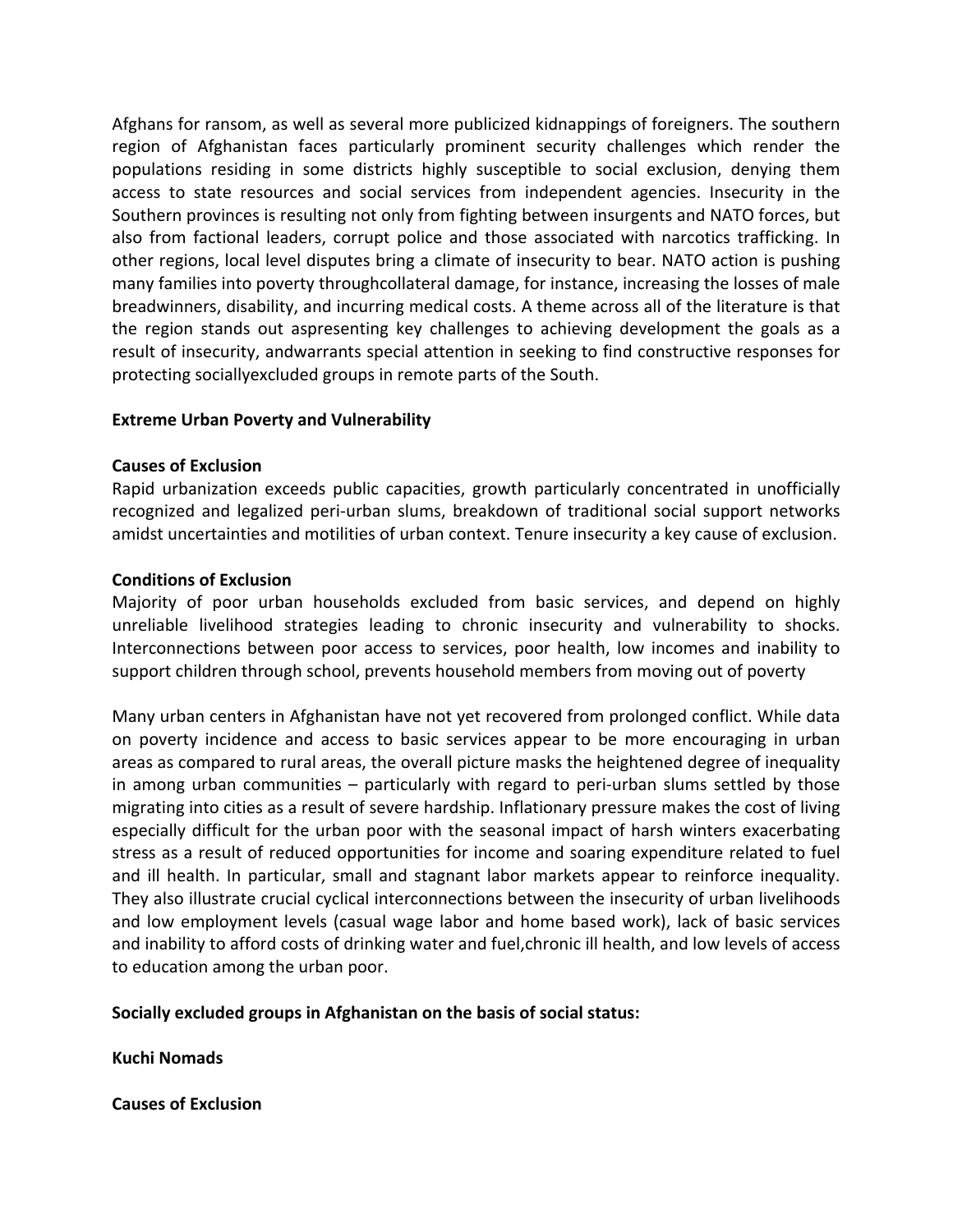Displacement caused by conflict; drought; reducedmobility due to insecurity/conflict; forced repatriation; refugee status; lack of capital

### **Conditions of Exclusion**

Food insecurity; loss of livestock; lack of education; lack oflivelihood opportunity; landlessness; lack of housing; vulnerability to landmines

The estimated population of nomadic pastoralists (known as Kuchis), of Pushtunand Baluch ethnicity, is around 1.5 million. As reinforced by the data from NRVA 2005, illiteracy and lack of access to public services is highest among Kuchis as compared to other vulnerablegroups – they have been referred to as "probably the most destitute, least regarded, and least attended group in the Afghan population. The poorest Kuchi are those who have been forced to settle as a result of livestock and traditional pasture losses arising from drought, crime or the disruption of migration routes resulting from insecurity. It is widely acknowledged that this situation, if not addressed, constitutes a major blocker of change with regard to both efforts to end conflict, support economic growth and reduce poverty.

## **Unemployed and underemployed youth**

### **Causes of Exclusion**

Conflict, poverty, unemployment, food insecurity, lack ofeducation and training opportunities, orphaned, smuggled

#### **Conditions of Exclusion**

Political instability, poverty, disenchantment, possiblevulnerability to insurgent recruitment, powerlessness,insecurity

Unemployment presents amajor source of instability for the fledgling Afghan state. The Government has made addressing the needs of unemployed youth and demobilized soldiers oneof its five main program areas in its social protection policy (President's Office website  $-$ SocialProtection), but outside observers are critical that too little has been accomplished and mostAfghans remain outside the purview of any kind of state-provided welfare system. A majority ofAfghan families do not have regular jobs or a single regular source of income on which to rely, translating into livelihood insecurity for a dangerously high proportionof the population. Informal employment means unreliable income forecasts, seasonal varianceand high competition. Urban growth is also contributing to increasing poverty in light ofinadequate infrastructure and management planning from overwhelmed central and municipalstate institutions. Labor migration is an important strategy for over 25% of all households. Iran is the main recipient country of migrant workers; Pakistan is the second, and then Europe, where most migrants end up settling permanently. Migrant workers in many cases allow a family to move away from vulnerability and even in somecases, out of poverty altogether, due to the higher wages that a worker can earn in Iran, Pakistan,the Middle East or elsewhere.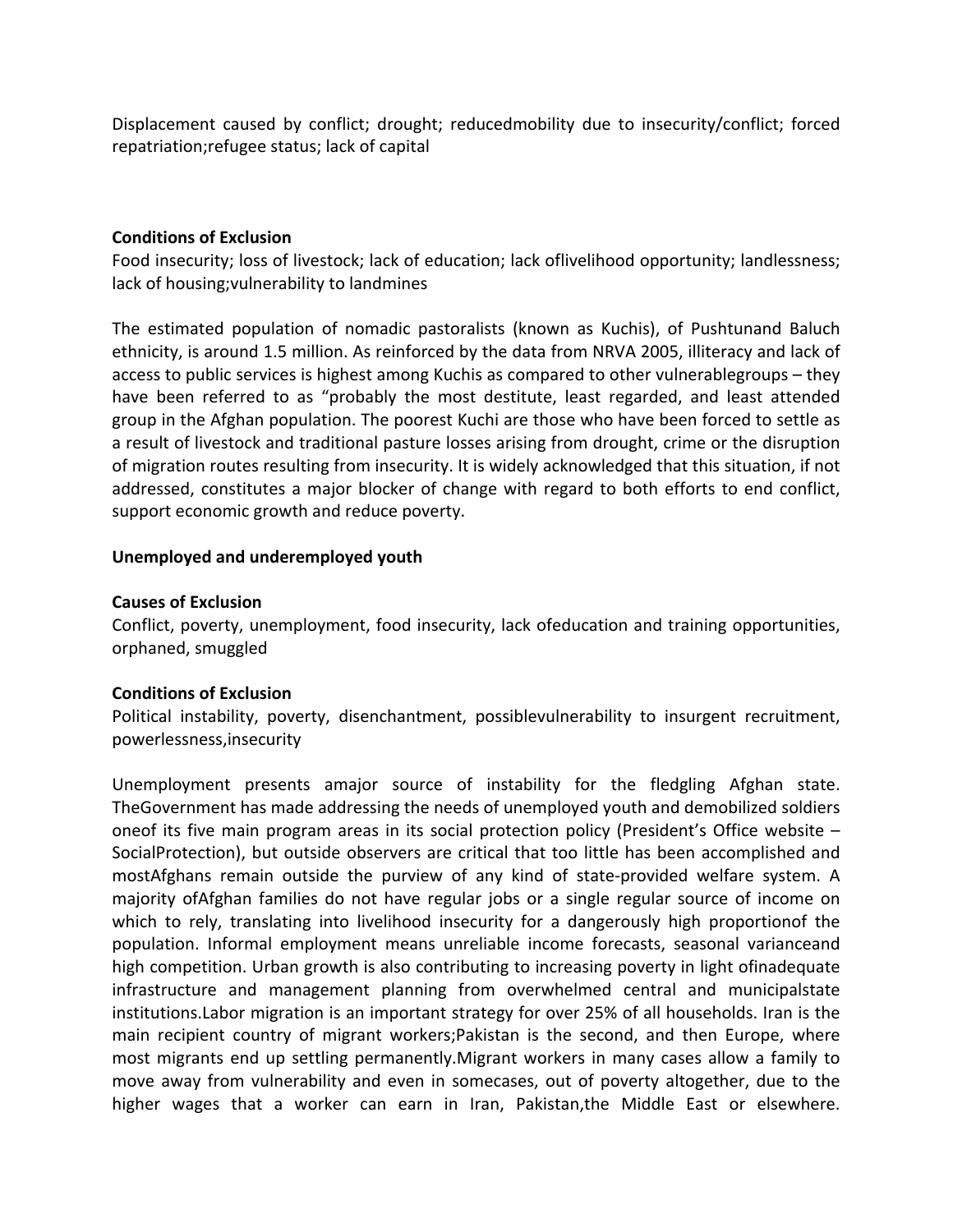Development researchers have,however, warned against depending on remittances as a reliable funding source for development,pointing out that structural inequalities which lead to poverty remain intact.

#### **IDPs and returnees**

#### **Causes of Exclusion**

Displacement; unemployment; violent conflict;discrimination, persecution; lack of opportunity; conflictsover land, housing, water rights

### **Conditions of Exclusion**

Poverty, lack of access to government services includingeducation and healthcare; vulnerability to insurgentrecruitment

Afghanistan still has a record number of refugees, the secondhighest number in the world after Palestinians, with an estimated 3.5 million remaining in Iranand Pakistan (2.46 million in Pakistan and around 900,000 in Iran42). Despite this, as of 2007, theUNHCR has assisted at least 3.69 million refugees to return since March 2002, marking it thelargest assisted return operation in the agency's history. An additional 1.11million refugees returned without UNHCR assistance, totaling 4.8 million returnees. The period of 2006-2008 has seen a record number of refugees return to Afghanistan from neighboringcountries, though the infrastructure and resources to effectively settle and reintegrate them intothe economy and society are largely absent. Returnees continue to face a lack of shelter, noaccess to safe drinking water, and minimal access to already strained health and educationservices. Securing employment remains the predominant concern of mostreturnees while land disputes and acquisition are the foremost challenges which remainsinadequately addressed. There is an abundance of literature available on therefugee and returnee situation of Afghanistan which includes annual statistics of remainingrefugee estimates and the number of returnees, assessments of current assistance programs,lessons learned proposed approaches to reintegration, and a myriad of recommendations for howto achieve successful reintegration and rehabilitation.

## **People with disability**

#### **Mentally disabled**

**Causes of Exclusion**Trauma, violence, abuse, destitution, genetic defects, substance abuse, deterioration of indigenous copingmechanisms and social support networks, grieving and loss

## **Conditions of Exclusion**

Lack of treatment, support and prevention services, abuse of mentally disabled persons, insensitivity and stigma from communities, unemployment, destitution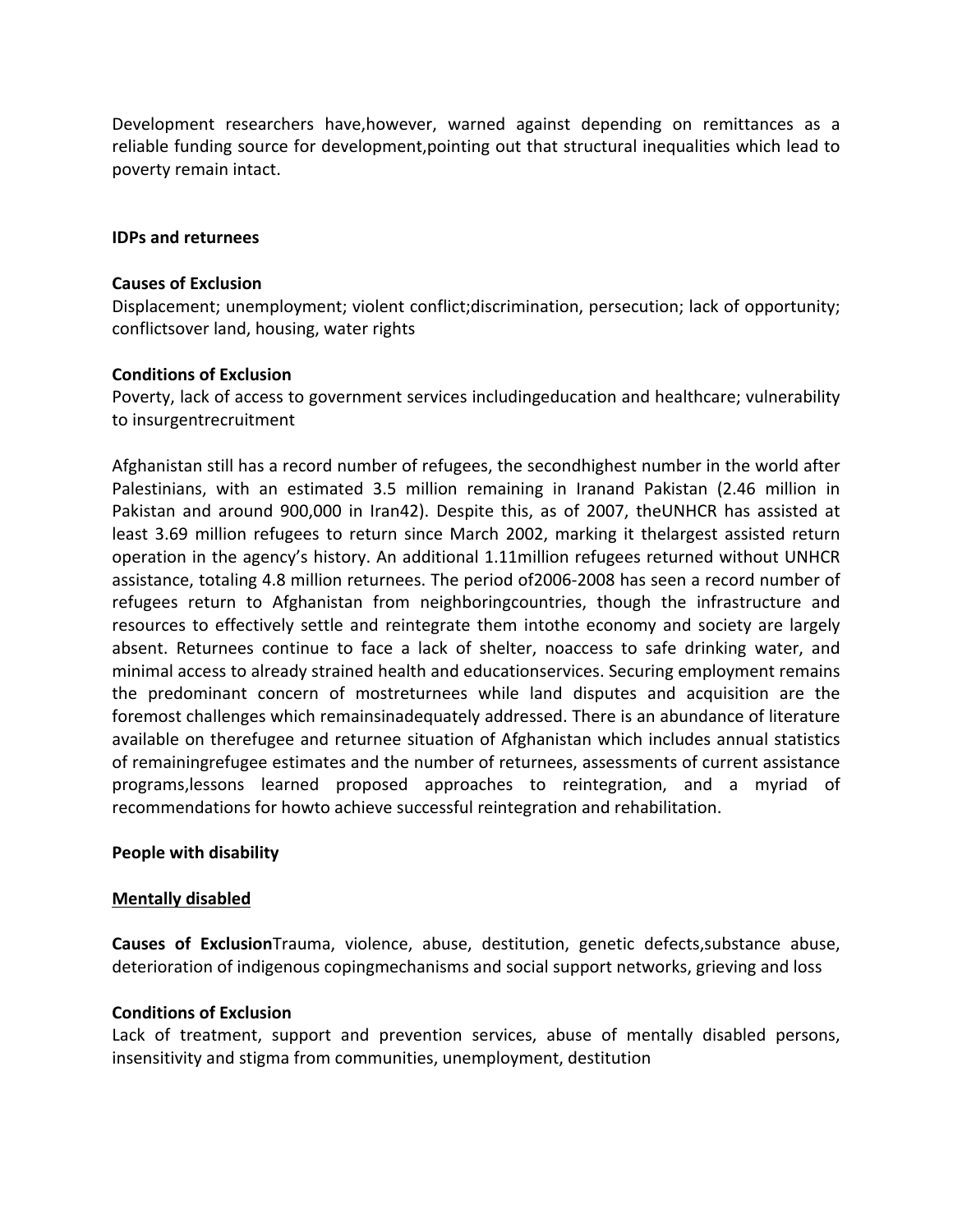The impact of decades of war, widespread and unpunished human rights abuses, restrictions in freedoms, uncertainty about the future and poverty have taken an extraordinary toll on the mental health of Afghans. In Afghanistan the prevalence of depression is 73% among women and 59% among men; anxiety in 84% of women and 59% of men, and of post-traumatic stress disorder at 48% in women and 32% in men, indicating excessively high levels of poor mental health among the whole population, but particularly among women. Stressors affecting women's psycho-social well- being generally fell into two categories: trauma caused by war (such as violence and loss), and daily stressors (such as malnutrition, poor living conditions, unemployment, etc). Post-traumatic stress disorder is extremely common among children studied in Kabul. Mental health has been given extremely low priority in Afghanistan's reconstruction agenda, despite the manifold effects it has on the population's capacity to rehabilitate and take meaningful part in the country's rebuilding process. Waldman &Hanif (2002) have pointed out that a return to normal life, with increased security and stability, together with strong social support networks would help reduce mental ill-health for many Afghans.

## **Congenitally disabled**

#### **Causes of Exclusion**

Consanguineous marriage, lack of health knowledge, untreated pregnancy complications, infectious viruses (e.g.polio); unhygienic living conditions, lack of vaccines,malnutrition, genetic defects, lack of prevention systems inplace

#### **Conditions of Exclusion**

Debilitating physical and mental disabilities, poverty, ostracization, decreased life span and quality, depression, self-consciousness, unemployment, dependence on other family members, lack of healthcare infrastructure

#### **Physically disabled or maimed**

#### **Causes of Exclusion**

Landmines, conflict, genetic disabilities, accidents,infectious viruses (e.g. polio); lack of vaccines, unhygienicliving conditions, malnutrition, genetic defects, lack ofprevention systems in place

#### **Conditions of Exclusion**

Lack of adequate/appropriate healthcare infrastructure and knowledge, unemployment, poverty, ostracisation, decreased life span and quality, depression, dependence on other familymembers, traditional practice sometimes exacerbates the problems.

As might be expected after a period of prolonged conflict, coupled with the chronic absence of a public health care system, Afghanistan has an extremely high prevalence of disabled people. Estimates have suggested 800,000 people but data presents a challenge and it is likely that on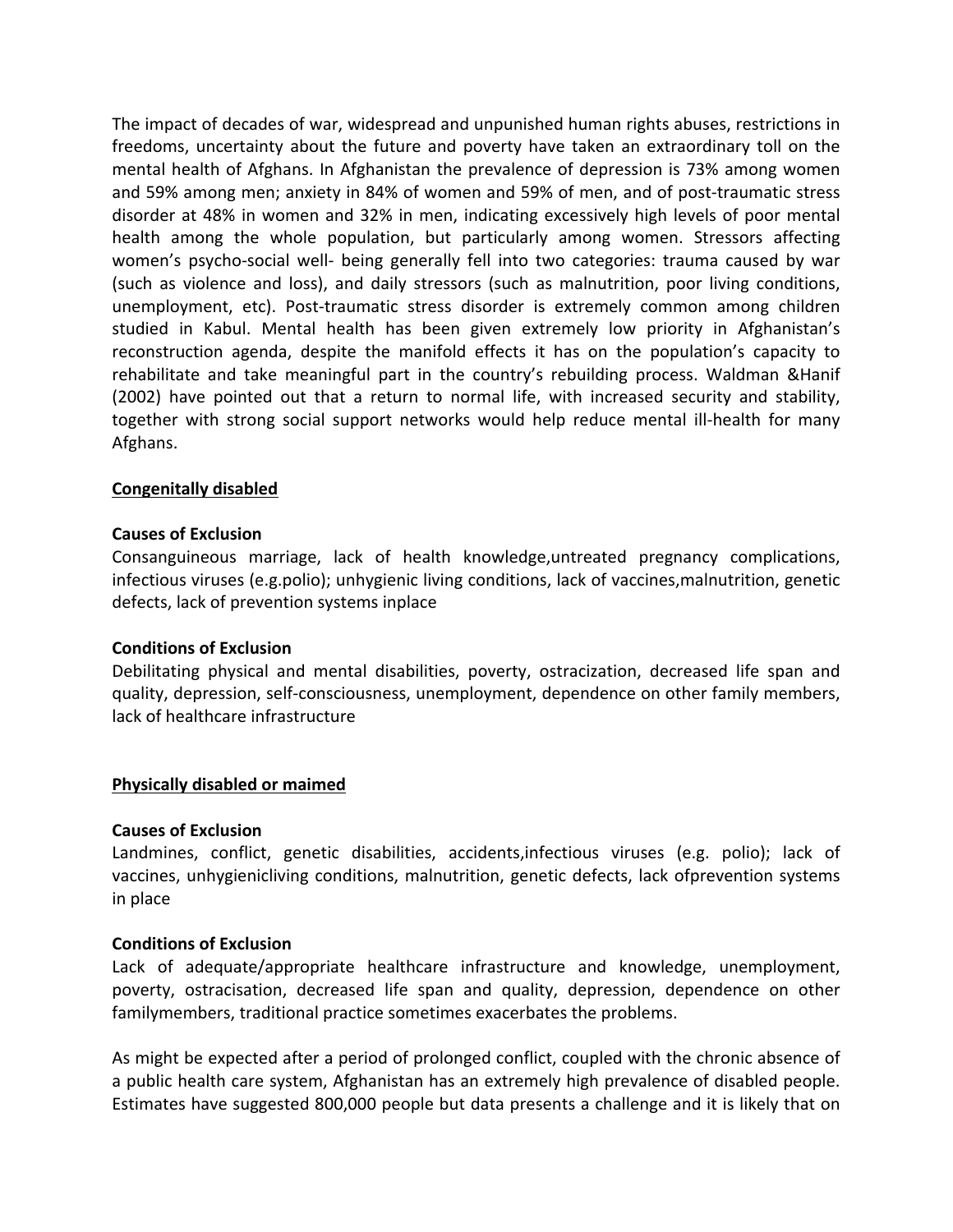the basis of comparative regional analysis (and an expanded definition of disability on the basis of the widely accepted social model) this could be a significant underestimate. The result of Handicap International's National Disability Survey in Afghanistan (2005) led to the development of a National Policy Framework for Action for Persons with Disability, currently under implementation. Afghanistan's lack of healthcare infrastructure and official support institutions for people with disabilities adds numerous layers to the burden of a disability in a context of war and poverty. Livelihoods are affected by the link between physical and mental health: the CDCP survey found that disabled people had significantly lower social functioning and poorer mental health status than those who were non-disabled. Disability in Afghanistan also means experiencing multiple forms of discrimination and exclusion. All intervention approaches should address challenges sourced in Afghan culture and traditions, gender issues, religious factors, an authoritative society, a medical approach in treatment, and isolation and limitations in access to information.

### **Opium and heroin addicts**

#### **Causes of Exclusion**

Traumas, violence, abuse, destitution, frustration, ease ofaccess to and affordability of opium, no rule of law

#### **Conditions of Exclusion**

Unemployment, poor health, instability and violence in familiesand communities, lack of treatment facilities, isolation

The UN estimates that Afghanistan, which produces the world'slargest supply of opium and heroin, has at least one million addicts with an estimated 19,000intravenous drug users in Kabul alone. The highest opium addiction rates are found in Badakhshan (estimated at 20-30%) with high rates also reported in Farah and Herat. There is a lack of research on opium addiction in Afghanistan and on substance abuse ingeneral, though it is believed that addiction is increasing. Addiction createsconflicts in families and communities and often leads to financial hardship, where addicts will sellland and assets to feed their habit. Addicts face social ostracization and discrimination (derogatory terms such as *puderi* (heroin addict) and *charsi* (hashish addict)). A decree against drug abuse was introduced by Karzai in 2002, and convictions for drug use arepunished by three months' prison terms. There is no official drug user registry in Afghanistan.Treatment facilities exist but are rare and most have long waiting lists for beds. The lack of female health workers at treatment facilities prevents women addicts from accessingtreatment services.

## **Recommended/Required Actions**

Certainly, states' commitment towards SDGs implementation is the key to tackle many social challenges and social exclusion is no exception. Focusing on social exclusion following Sustainable Development Goals should be addressed by Government of Afghanistan: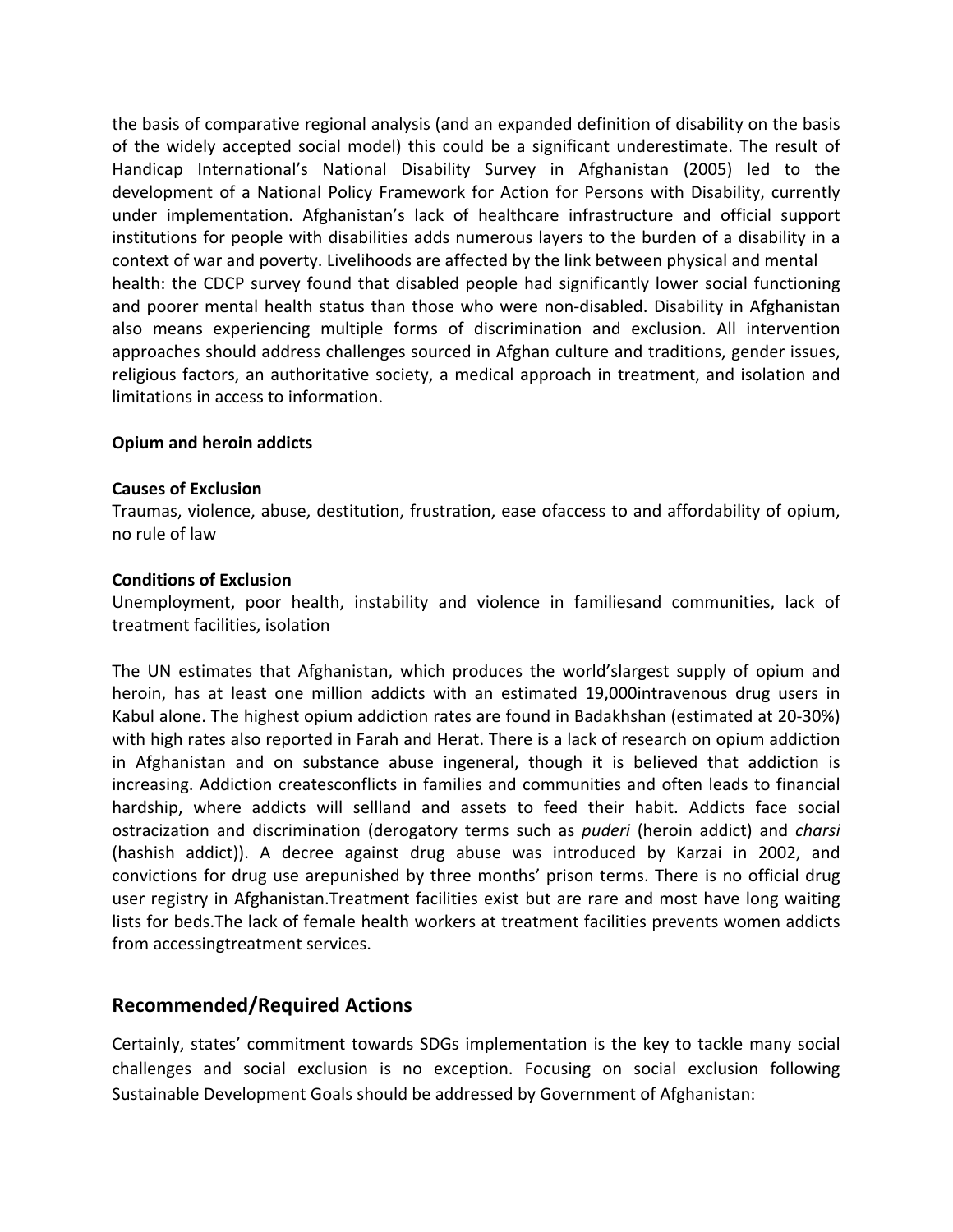Goal No. 1: End poverty in all its forms everywhere

Goal No. 2: End hunger, achieve food security and improved nutrition and promote sustainable agriculture

Goal No. 3: Ensure healthy lives and promote well-being for all at all ages

Goal No. 4: Ensure inclusive and equitable quality education and promote lifelong learning opportunities forall

Goal No. 5: Achieve gender equality and empower all women and girls

Goal No. 7: Ensure access to affordable, reliable, sustainable and modern energy for all

Goal No. 8: Promote sustained, inclusive and sustainable economic growth, full and productive employmentand decent work for all

Goal No. 10: Reduce inequality within and among countries

Goal No. 11: Make cities and human settlements inclusive, safe, resilient and sustainable

Goal No. 16: Promote peaceful and inclusive societies for sustainable development, provide access to justicefor all and build effective, accountable and inclusive institutions at all levels

Goal No. 17: Strengthen the means of implementation and revitalize the global partnership for sustainabledevelopment

According to overall context in Afghanistan, Goal No. 16 is a must otherwise every step towards development will be challenging and infeasible in the country.

Further, we encourage GoA to develop ANDS in a participatory manner and implement it on the basis of its commitments for SDGs.

## **Afghanistan National Development Strategy – ANDS**

The Afghanistan National Development Strategy (ANDS) is a Millennium Development Goals (MDGs)-based plan that serves as Afghanistan's Poverty Reduction Strategy Paper (PRSP). It is underpinned by the principles, pillars and benchmarks of the Afghanistan Compact. The pillars and goals of the ANDS are:

1. Security: Achieve nationwide stabilization, strengthen law enforcement, and improve personal security for every Afghan.

2. Governance, Rule of Law and Human Rights: Strengthen democratic practice and institutions, human rights, the rule of law, delivery of public services and government accountability.

3. Economic and Social Development: Reduce poverty, ensure sustainable development through a private sector-led market economy, improve human development indicators, and make significant progress towards the Millennium Development Goals.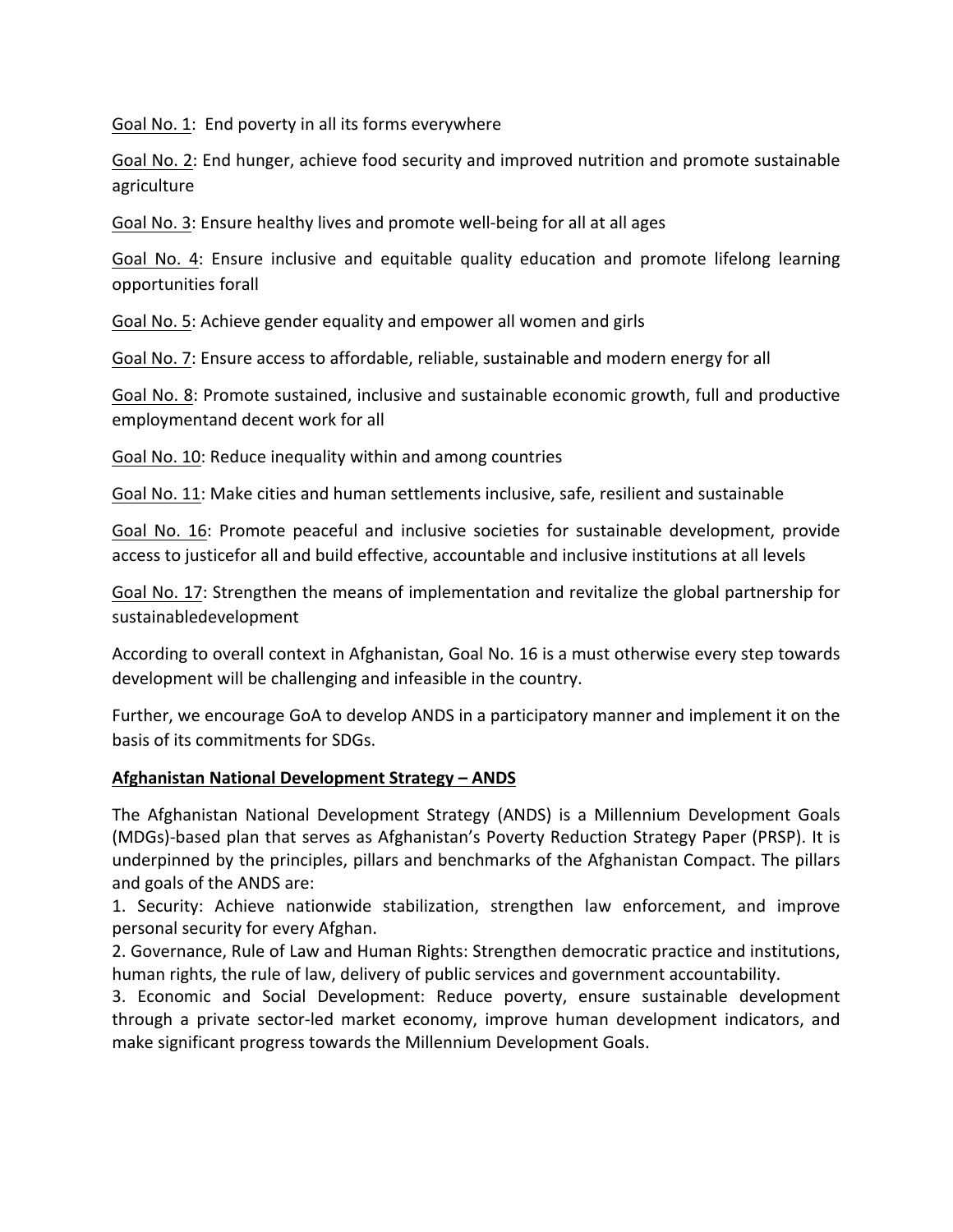The preparation of the ANDS was one of the conditions for debt relief under the HIPC (Heavily-IndebtedPoor Countries) initiative of the International Monetary Fund (IMF) - and World Bank supported adjustment and reform programs. Its approval has taken Afghanistan to the "decision point" on debt relief thustriggering interim relief on its debt service. Full and irreversible debt relief will be given at "completionpoint," which requires, among other things, the implementation of the ANDS for at least one year.

Thus, In May 2008, Afghanistan's Government approved the country's poverty reductionstrategy paper (PRSP), entitled the Afghanistan National Development Strategy (ANDS).In response to this, the International Conference in Support of Afghanistan, held in June2008, agreed to fund the implementation of the approved strategy. Although AREU's reading of the ANDS identified four constraints on implementation which limitthe ANDS' potential to reduce poverty. These constraints are:

1. An overly-descriptive poverty profile which fails to assess the causes of poverty andfails to define clear poverty reduction targets to which the sector strategies can beheld accountable;

2. An over-reliance on vision statements without detail on how to achieve them. Thedocument seems to presume that desired outcomes will simply emerge and they donot need to be actively planned for;

3. A lack of sequencing and prioritization; and

4. An overly-technical analysis of the existing problems and possible solutions, ignoringthe deeply political nature of the development process.(Pain, 2009)<sup>3</sup>

Afghanistan Civil Society Global Consortium urges on development of ANDS for SDGs implication in the country while Government of Afghanistan must consider errors and deficits the previous strategy had along with criticsto it. However, ANDS could be quite helpful in terms of giving a specific picture of Afghan government commitments towards SDGs. Meanwhile, ANDS could be a good and comprehensive document to measure Government's achievements of SDGs and take them to account to ensure accountability and transparency.

Furthermore, CSOs consultation, participation and contribution to development of ANDS are insisted by ACSGC members. Accountability, transparency and inclusivity are main requirements of ACSGC members from Government of Afghanistan and they suggest that besides poverty reduction, provision of social protection should be considered in ANDS as well as it was one of the eight pillars of previous ANDS for MDGs. However, while many people *assume* social protection can contribute to tackling inequality and marginalization, yet there is little evidence to say it does (Hagen-Zanker, 2014).

## **Strategy of engagement in Agenda 2030**

 

 $3$ The Afghanistan Research and Evaluation Unit (AREU) is an independent research organization based in Kabul. AREU's mission is to conduct high-quality research that informs and influences policy and practice.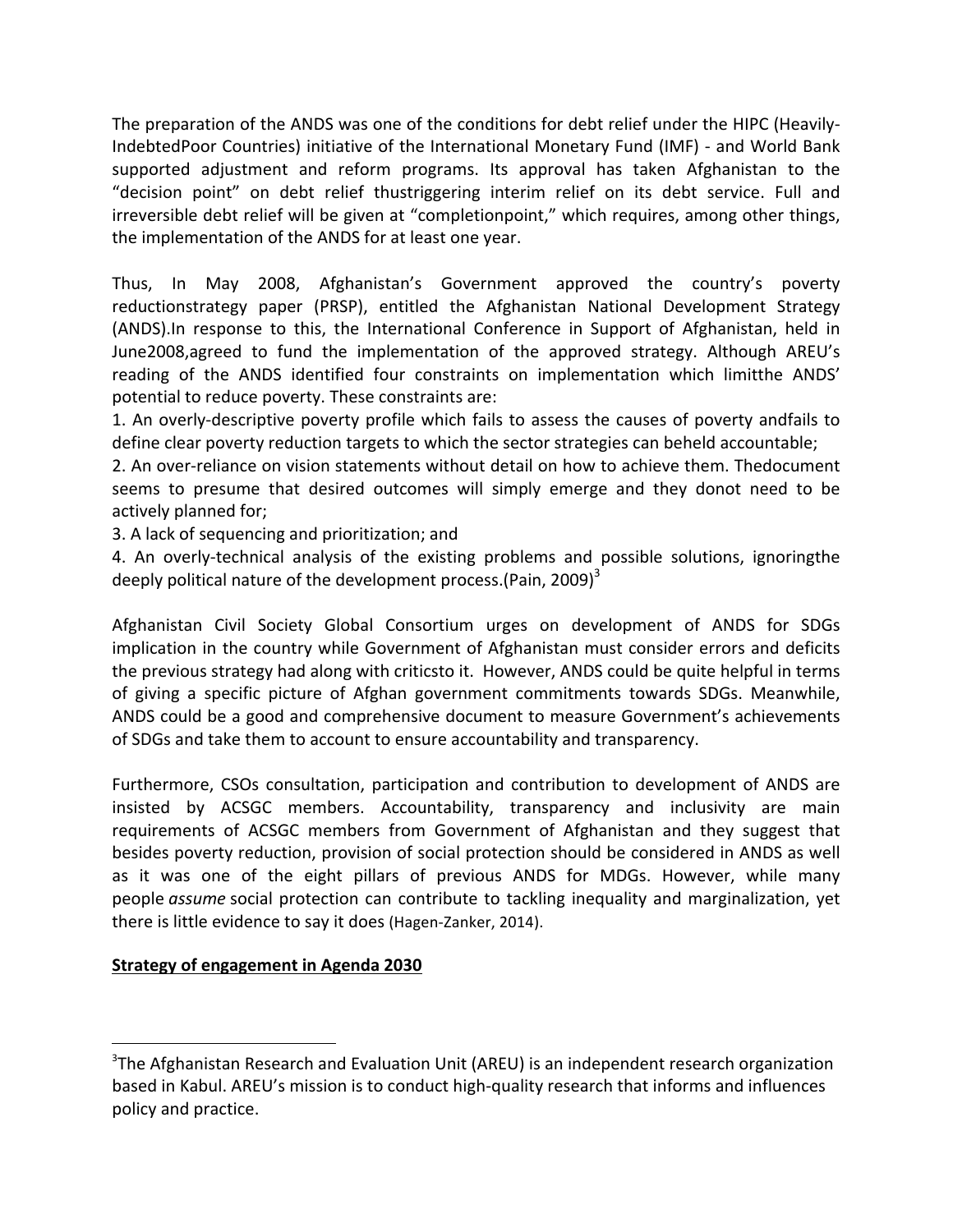The broad strategy will be based on the following: "**Localizing SDGs - Supporting Local Communities Fighting for Justice".** This includes working with coalitions, constituencies and partners at national, regional and global levels based on local mobilizations.

**Year 1 (2016):** Research and ownership; awareness building and fixing monitoring mechanism at national regional and UN level and coalition building. **Year 2 (2017):** Monitoring: Review reports on specific themes

**Year 3 (2018):** Mass action to mount pressure for delivering on Agenda 2030 **Year 4 (2019):** "Quadrennial review of Agenda 2030"and engagement with UN HLPF and UNGA

# **Year 1 (2016): Research and ownership; awareness building and fixing monitoring mechanism at national regional and UN level**

# **a. Research and ownership**

Past experience in engagement with implementation of MDGs suggest that the national governments, despite being signatory to the UN goals, hardly own it in its totality. Therefore some research is needed to identify the national policies and laws, which are in line of the SDGs and establish clear links. It will be helpful for the ownership of the new agenda by the government, CSOs and the private players alike. It will also be helpful for partnering in implementation, advocacy, accountability and monitoring. Research will also bring out the grey areas where new laws are to be enacted or the existing laws needs amendment.

## **Activities:**

1. Study on "Social Exclusion and Inequality: Opportunities in Agenda 2030"

# **b. Awareness building:**

Awareness building among the citizenry, the government, CSOs and the private holds key to the success of implementation of Agenda 2030. The process will generate knowledge about the SDGs and open doors of participation and involvement of different actors in realization of the new agenda. Awareness building has to be taken place at local, state, national, sub-regional and regional levels.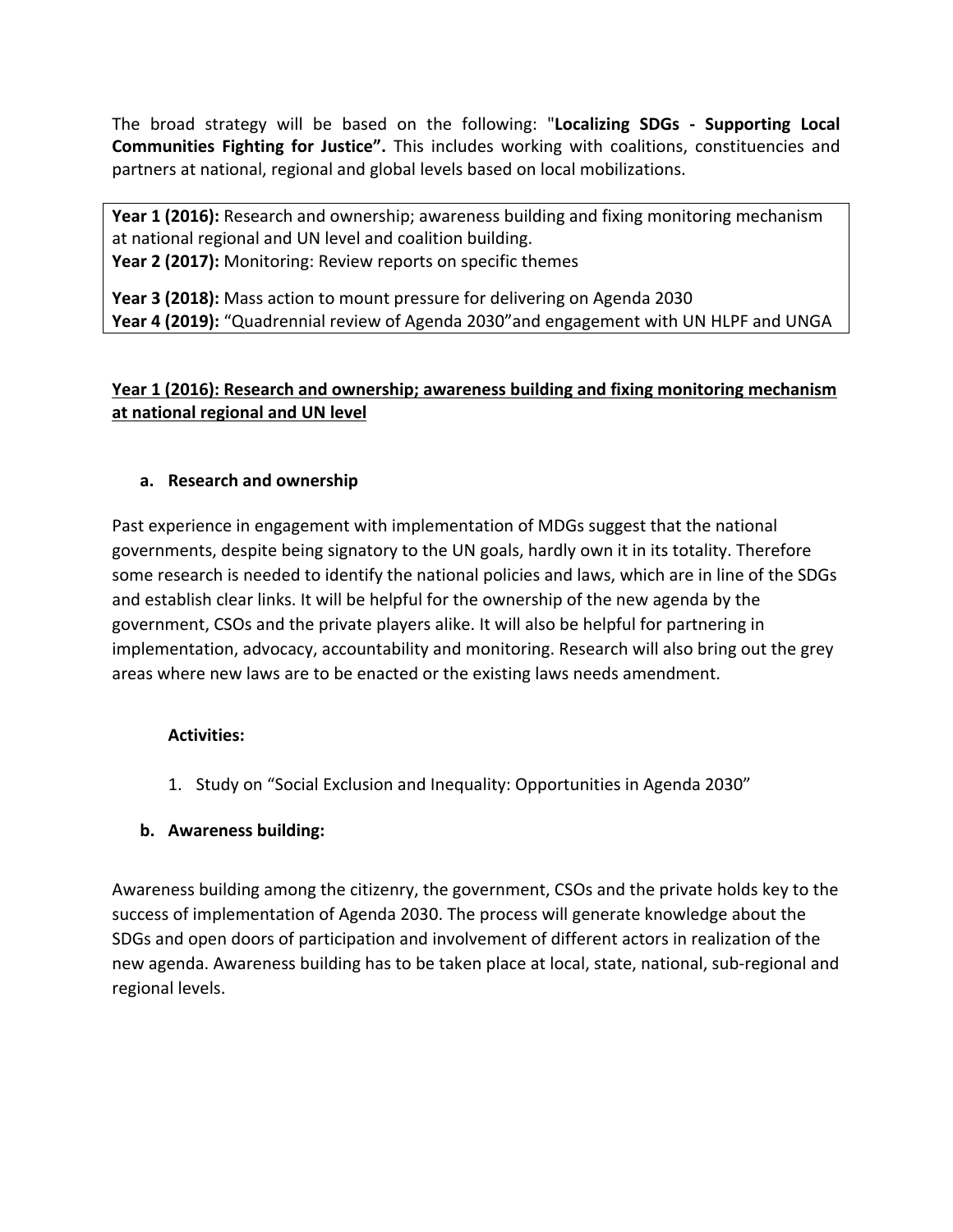Communication material, traditional ways of communications, engagement with mass media and community media, social media and new ways of communications like use of mobiles etc could be used for spreading awareness.

- Workshops with village people and communities: How to implement SDGs in their village/community
- Workshops with local governments (elected and administrative)

# **Activities:**

- 1. Development of ICT material (Power points, booklets, flipcharts, posters banners etc) for wider circulation.
- 2. Organizing training and strategy building workshops at different levels including the subnationl and national levels.
- 3. Special attentions will be given to include excluded people (e.g. indigenous peoples, persons with disabilities, Dalits, migrants and with women's organizations).

## **c. Defining monitoring mechanism**

Though Agenda 2030 has been adopted by the member nations, its provisions are not legally binding. Therefore, for its proper implementations, placing the monitoring mechanism and fixing responsibility is important. The mechanism will define the accountability of government, private actors, the UN system and other such entities including the civil society organizations which are into implementation of the agenda.

The "Report of the Secretary-General on critical milestones towards coherent, efficient and inclusive follow-up and review at the global level", which was released on January 19, 2016 has discussed at length at the review and monitoring mechanism at global, regional and national levels. It has defined the organizational arrangement for state led reviews at the HLPF and reporting guidelines for voluntary reviews. The High Level Political Forum (HLPF) will meet every year and take stock of the progress on Agenda 2030.

# **Activities:**

1. Workshops/consultations at national and sub-national levels on discussing the monitoring mechanism on agenda 2030.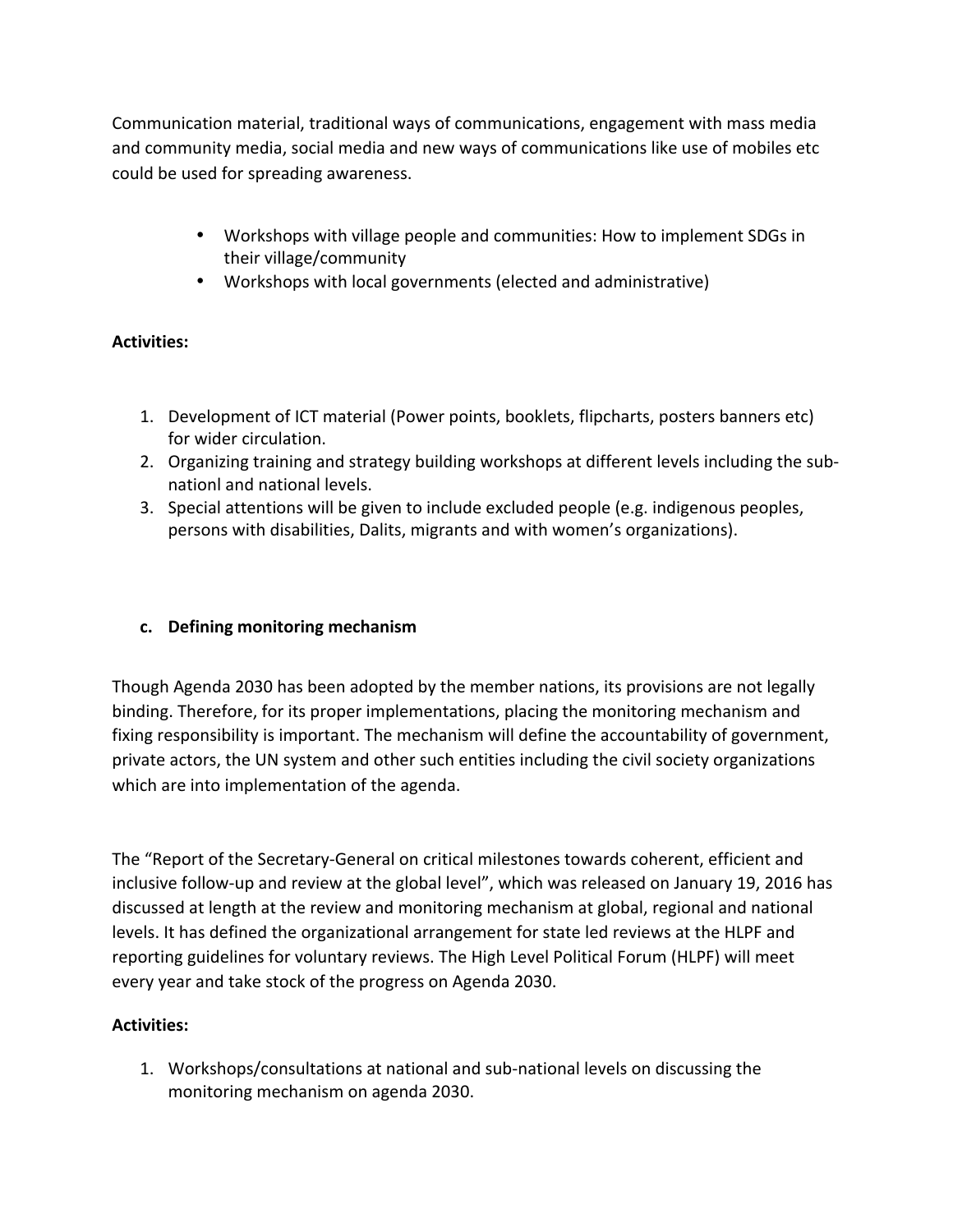2. Advocacy with the national governments on the monitoring mechanism and engagement with HLPF on regular basis

# **d. Coalition building of CSOs**

Alone the government or the private players cannot achieve the ambitious goals and targets by 2030. A broad-based civil society engagement is called for more than ever before for doing research, building awareness, doing advocacy, information sharing and monitoring in this area.

Such coalitions are visualized in the national, sub-regional and regional levels.

GCAP has played a key role globally, in Asia and in Afghanistan.

## **Activities:**

- 1. Two-days strategy building workshop in Kabul 2016.
- 2. Creation of e group to facilitate interaction among different civil societies
- 3. National level workshops to engage larger civil society e.g. trade unions, forest rights groups, feminist groups , unorganized workers group, youth groups, children groups, LGBT groups, Persons with Disabilities (PWDs) right to food and right to work groups, farmers groups, human rights groups so on and so forth right at the stage of coalition and strategy building exercise.

## **Year 2 (2017): Implementation and Monitoring: Review reports on some specific themes**

The SG report on follow up and review, 2016 has come out with the themes of engagement for ensuing four years.

2016: Ensuring that no one is left behind

- 2017: Ensuring food security on a safe planet by 2030
- 2018: Making cities sustainable and building productive capacities

2019: Empowering people and ensuring inclusiveness: peaceful and inclusive societies, human capital development, and gender equality

The review of Agenda 2030 in 2017 should focus on two aspects; 1) On the structure and process of operationalization of the agenda and2) On the implementations. The first part will focus on if structure of implementation and monitoring is put in place. If necessary policies and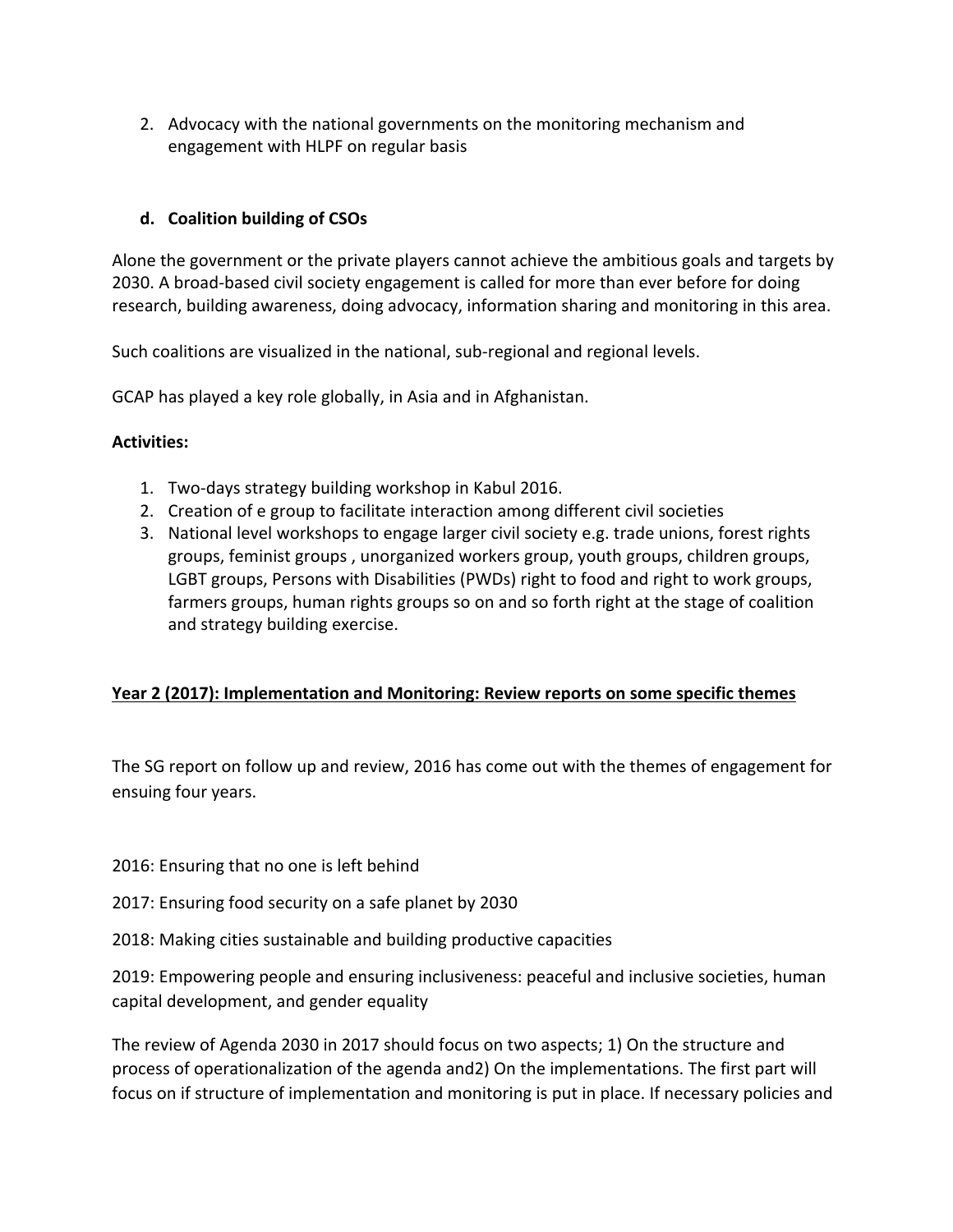laws have been brought in for operationalization of agenda 2030. If adequate resources have been made available as promised under the Addis Ababa Action Agenda (AAAA) for its implementation etc. At the second level, the firs two themes i.e. on leaving no one behind and the food security along with inequality could be taken up for review.

## **Activities:**

- 1. Awareness building
- 2. Advocacy with the national and provincial governments.
- 3. National reviews on Agenda 2030 primarily on three aspects: Leave no one behind, Food security and Inequality. It will also see if structures, laws and resources are in place.
- 4. Engagement with the private actors on their responsibilities of engagement in Agenda 2030 and accountability.

# **Year 3 (2018): Mass action to mount pressure for delivering on Agenda 2030**

Awareness building, advocacy and monitoring will continue in the year one and year two. The third year should prioritize on two aspects. One, on the monitoring and coming up with review reports and two, on the mass mobilisation or peaceful mass actions.

Based on the review reports in third year of engagement the CSOs ought to facilitate the process of mobilizing the people at large to show strength and mount pressure on the national governments to deliver on the promises made on Agenda 2030. The mass demonstration will bring in gathering of people in thousands and millions including the most vulnerable groups like the trade unions, forest rights groups, feminist groups, unorganized workers group, youth groups, children groups, LGBT groups, Persons with Disabilities (PWDs) right to food and right to work groups, farmers groups, and human rights groups.

## **Activities:**

- 1. Review report on inequality, climate change, sustainable cities
- 2. Interface with the national and provincial governments.

# **Year 4 (2019): "Quadrennial review of Agenda 2030" and engagement with UN HLPF and UNGA**

A quadrennial meeting under the auspices of the UNGA is proposed by the Secretary General to take stock of the comprehensive review of all the goals, targets and indicators of Agenda 2030.